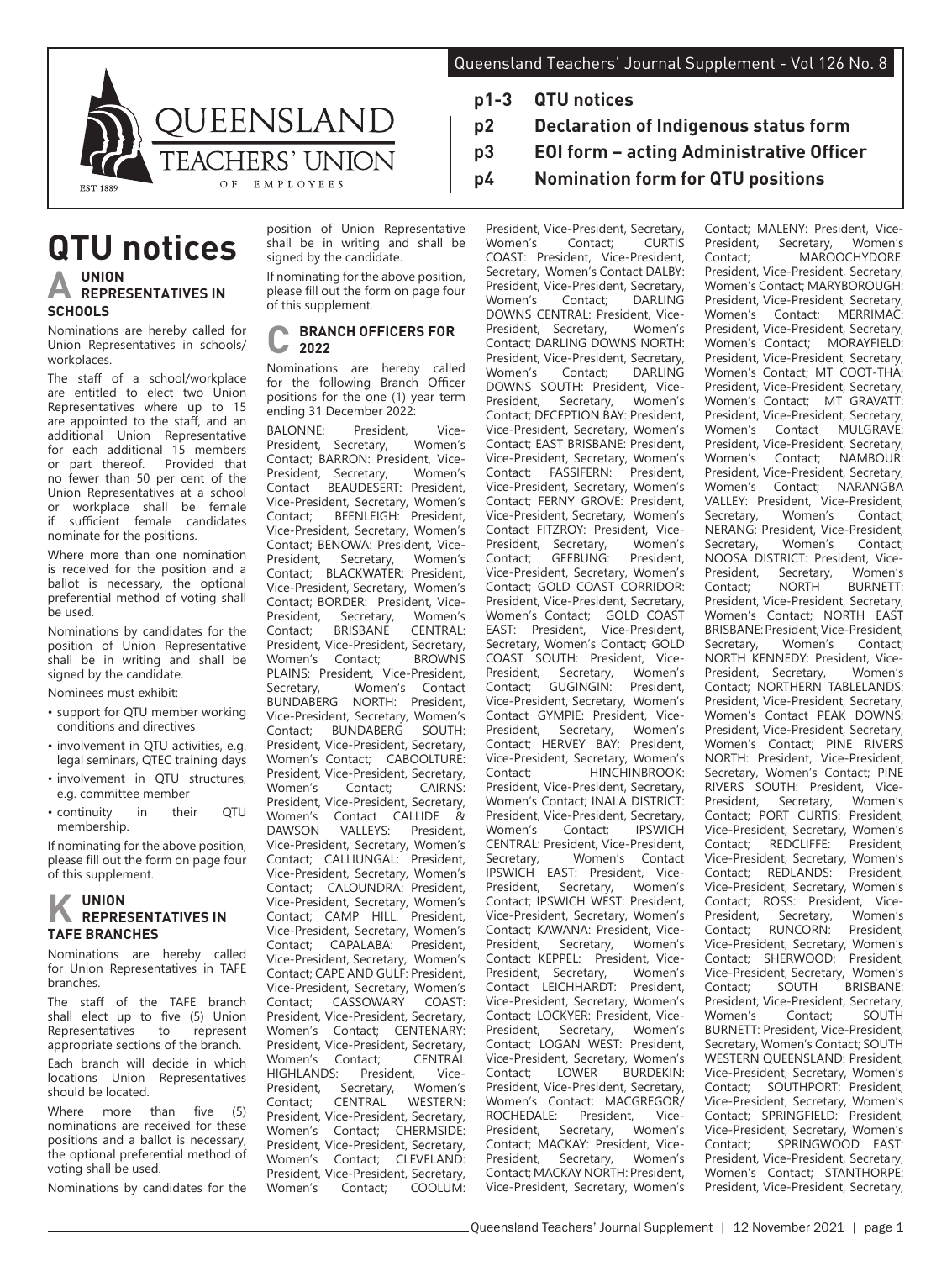

Women's Contact; SUNNYBANK: President, Vice-President, Secretary, Women's Contact; THE GAP: President, Vice-President, Secretary, Women's Contact; THOZET: President, Vice-President, Secretary, Women's Contact; THURINGOWA: President, Vice-President, Secretary, Women's Contact; TORRES STRAIT: President, Vice-President, Secretary, Women's Contact; TOWNSVILLE: President, Vice-President, Secretary, Women's Contact; UPPER GOLD COAST: President, Vice-President,<br>Secretary. Women's Contact: Secretary, Women's Contact;<br>WARREGO: President. Vice-WARREGO: President, Vice-<br>President Secretary Women's President, Secretary, Women's<br>Contact; WARWICK: President, WARWICK: Vice-President, Secretary, Women's<br>Contact: WESTERN DOWNS: WESTERN President, Vice-President, Secretary, Women's Contact; WHITSUNDAY: President, Vice-President, Secretary, Women's Contact; WOODRIDGE: President, Vice-President, Secretary, Women's Contact; WOOLOOWIN: President, Vice-President, Secretary,<br>Women's Contact: WYNNUM: Contact: President, Vice-President, Secretary, Women's Contact.

If nominating for any of the above positions, please fill out the form on page four of this supplement.

#### **I TAFE BRANCH OFFICERS - TAFE DIVISION 2022**

Nominations are hereby called for the following Branch Officer positions for the one (1) year term ending 31 December 2022:

ACACIA RIDGE (SKILLS TECH): President, Vice-President, Secretary,<br>Women's Contact: BAYSIDE: BAYSIDE:

President, Vice-President, Secretary, Women's Contact; BRACKEN RIDGE: President, Vice-President, Secretary, Women's Contact; BRACKEN RIDGE (SKILLS TECH): President, Vice-<br>President, Secretary, Women's Secretary, Contact; BUNDABERG: President, Vice-President, Secretary, Women's Contact; BUNDAMBA: President, Vice-President, Secretary, Women's Contact; CABOOLTURE: President, Vice-President, Secretary, Women's Contact; CAIRNS: President, Vice-<br>President, Secretary, Women's President, Secretary, Women's<br>Contact: DARLING DOWNS: DARLING President, Vice-President, Secretary, Women's Contact; EAGLE FARM (SKILLS TECH): President, Vice-<br>President, Secretary, Women's Secretary, Women's Contact; EMERALD CQU: President, Vice-President, Secretary, Women's<br>Contact: GLADSTONE COU: Contact: GLADSTONE President, Vice-President, Secretary, Women's Contact; GOLD COAST: President, Vice-President, Secretary,<br>Women's Contact: GROVELY: Contact; President, Vice-President, Secretary, Women's Contact; LOGANLEA: President, Vice-President, Secretary,<br>Women's Contact: MACKAY Contact; CQU: President, Vice-President,<br>Secretary Women's Contact: Women's Contact: MARYBÓROUGH: President, Vice-<br>President, Secretary, Women's President, Contact; MOUNT ISA: President, Vice-President, Secretary, Women's Contact; NAMBOUR: President, Vice-President, Secretary, Women's Contact; PIMLICO: President, Vice-<br>President, Secretary, Women's Secretary, Women's Contact; ROCKHAMPTON CQU: President, Vice-President, Secretary, Women's Contact; SOUTHBANK: President, Vice-President, Secretary,

Women's Contact; TOOWOOMBA: President, Vice-President, Secretary, Women's Contact; TQOL: President, Vice-President, Secretary, Women's Contact.

If nominating for the any of the above positions, please fill out the form on page four of this supplement

#### **L ABORIGINAL AND/ OR TORRES STRAIT ISLANDER BRANCH CONTACTS FOR 2022**

Nominations are hereby called for the following Aboriginal and/ or Torres Strait Islander Branch Contacts for the one (1) year term ending 31 December 2022:

BALONNE, BARRON, BEAUDESERT,<br>BEENLEIGH, BENOWA, BEENLEIGH, BLACKWATER, BORDER, BRISBANE<br>CENTRAL. BROWNS PLAINS. BROWNS PLAINS, BUNDABERG NORTH, BUNDABERG<br>SOUTH. CABOOLTURE. CAIRNS. SOUTH, CABOOLTURE, CALLIDE & DAWSON VALLEYS, CALLIUNGAL, CALOUNDRA, CAMP HILL, CAPALABA, CAPE AND GULF, CASSOWARY COAST, CENTENARY, CENTRAL HIGHLANDS, CENTRAL<br>WESTERN, CHERMSIDE, WESTERN, CHERMSIDE,<br>CLEVELAND. COOLUM. CURTIS COOLUM, CURTIS COAST, DALBY, DARLING DOWNS CENTRAL, DARLING DOWNS<br>NORTH DARLING DOWNS NORTH, DARLING<br>SOUTH, DECEPTION SOUTH, DECEPTION BAY, EAST<br>BRISBANE. FASSIFERN. FERNY FASSIFERN. GROVE, FITZROY, GEEBUNG, GOLD COAST CORRIDOR, GOLD COAST EAST, GOLD COAST SOUTH, GUGINGIN, GYMPIE, HERVEY BAY, HINCHINBROOK, INALA DISTRICT,

IPSWICH CENTRAL, IPSWICH EAST, IPSWICH WEST, KAWANA, KEPPEL, LEICHHARDT, LOCKYER, LOGAN WEST, LOWER BURDEKIN, M A C G R E G O R / R O C H E D A L E ,<br>MACKAY, MACKAY NORTH, MACKAY, MACKAY<br>MALENY, MARO MAROOCHYDORE,<br>H. MERRIMAC. MARYBOROUGH, MORAYFIELD, MT COOT-THA, MT GRAVATT, MULGRAVE, NAMBOUR,<br>NARANGBA VALLEY, NERANG, NARANGBA VALLEY, NERANG, DISTRICT, BURNETT, NORTH EAST BRISBANE, NORTH KENNEDY, NORTHERN TABLELANDS, PEAK DOWNS, PINE RIVERS NORTH, PINE RIVERS SOUTH, PORT CURTIS, REDCLIFFE,<br>REDLANDS, ROSS, RUNCORN, REDLANDS, ROSS, SHERWOOD, SOUTH BRISBANE, **SOUTH BURNETT, SOUTH WESTERN**<br>OUFFNSLAND. SOUTHPORT. QUEENSLAND, SPRINGFIELD, SPRINGWOOD EAST, STANTHORPE, SUNNYBANK, THE GAP, THOZET, THURINGOWA, TORRES STRAIT, TOWNSVILLE, UPPER GOLD COAST, WARREGO, WARWICK, WESTERN DOWNS,<br>WHITSUNDAY. WOODRIDGE. WHITSUNDAY, WOOLOOWIN, WYNNUM.

If nominating for any of the above positions, please fill out the form on page four of this supplement,<br>including the declaration of the declaration Indigenous status if not previously provided.

#### **L ABORIGINAL AND/ OR TORRES STRAIT ISLANDER TAFE BRANCH CONTACTS FOR 2022**

Nominations are hereby called for the following Aboriginal and/or

| <b>DECLARATION OF INDIGENOUS STATUS</b><br>Nominees for Indigenous positions are required to submit, along with their nomination, a declaration of their<br>Indigenous status (unless previously provided) as follows:<br>1. I am of Aboriginal/Torres Strait Islander* descent; and                                  |  | QTU/AEU(Q) Collection<br><b>Statement</b><br>1. For all matters relating<br>to personal information<br>collected about an individual<br>covered by the Privacy Act<br>(1988), the individual will      |
|-----------------------------------------------------------------------------------------------------------------------------------------------------------------------------------------------------------------------------------------------------------------------------------------------------------------------|--|--------------------------------------------------------------------------------------------------------------------------------------------------------------------------------------------------------|
| 2. I identify as an Aboriginal person/Torres Strait Islander*; and<br>3. *I am accepted as such by the #                                                                                                                                                                                                              |  | need to write to the General<br>Secretary, QTU, PO Box<br>1750, Milton LPO 4064.                                                                                                                       |
| currently live; or<br>lived for _______________________ years.<br>(* Delete whichever is not applicable) (# Insert name of Community)<br>I make this solemn declaration by virtue of the Oaths Act 1867 and conscientiously believing the statements<br>contained in this declaration to be true in every particular. |  | 2. You may gain access to<br>personal information<br>about you, held by the<br>OTU.<br>3. The information is<br>collected to ascertain your<br>eligibility to be elected to<br>an identified position. |
| Signature enterprise and the second because of the second behavior of this enterprise day of 20                                                                                                                                                                                                                       |  | 4. The Union will not disclose<br>this information to any<br>outside bodies.                                                                                                                           |
| Before me and the state of the state of the state of the state of the state of the state of the state of the state of the state of the state of the state of the state of the state of the state of the state of the state of<br>(signature of person before whom the declaration is made)                            |  |                                                                                                                                                                                                        |
| (title of person before whom the declaration is made e.g. Justice of the Peace, Commissioner for Declarations or Solicitor)                                                                                                                                                                                           |  |                                                                                                                                                                                                        |
| QTU/AEU(Q) Collection Statement<br>In the event of a dispute concerning the Indigenous status of a member, a member may be required to provide supporting documentation.                                                                                                                                              |  |                                                                                                                                                                                                        |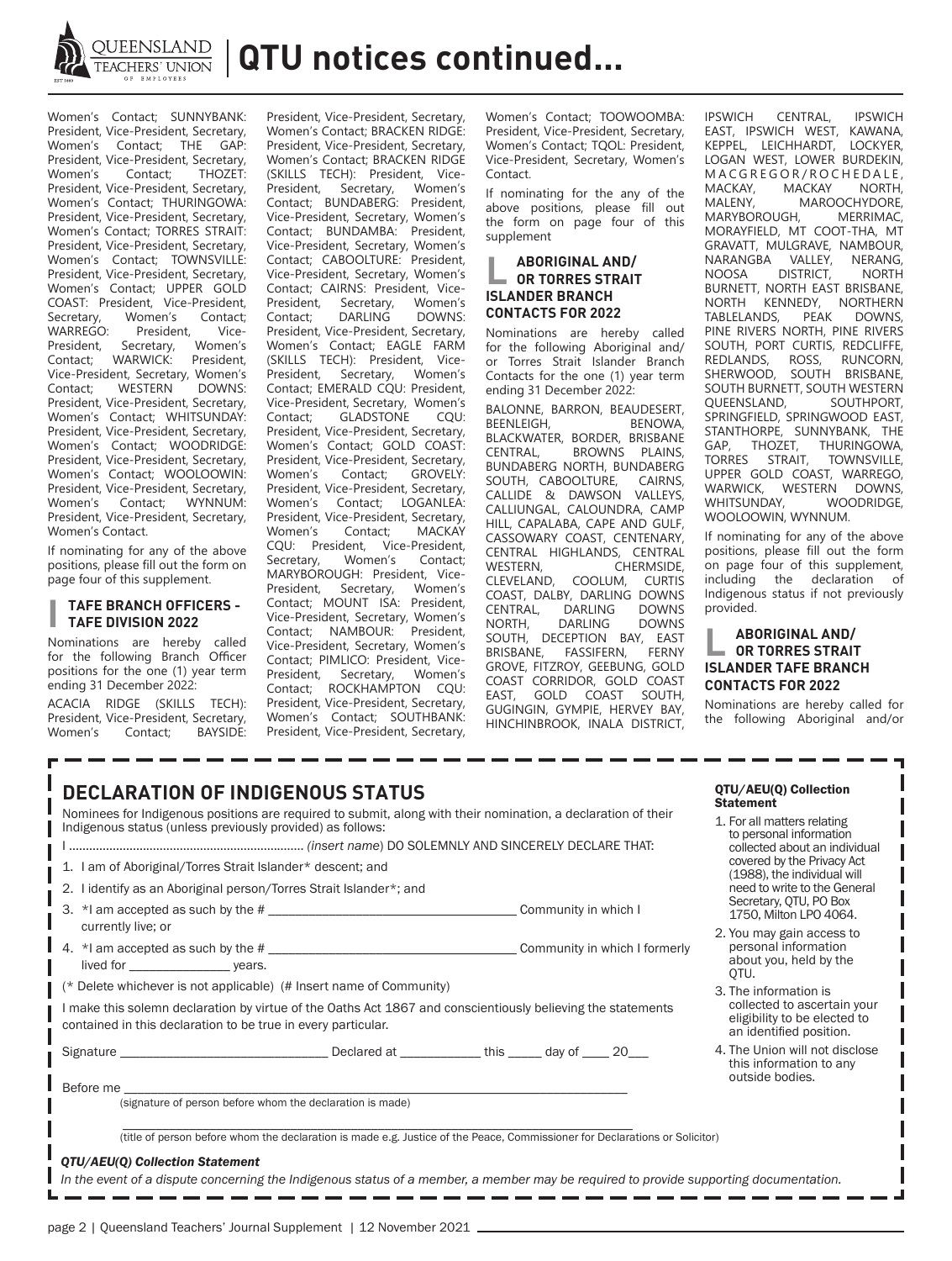Torres Strait Islander TAFE Branch Contacts for the one (1) year term ending 31 December 2022:

ACACIA RIDGE (SKILLS TECH), BAYSIDE, BRACKEN RIDGE, BRACKEN RIDGE (SKILLS TECH), BUNDABERG, BUNDAMBA, CAIRNS, DARLING DOWNS, EAGLE FARM (SKILLS TECH), EMERALD CQU, GLADSTONE CQU, GOLD<br>COAST, GROVELY, LOGANLEA, LOGANLEA, MACKAY CQU, MARYBOROUGH,<br>MOUNT ISA NAMBOUR MOUNT ISA, NAMBOUR,<br>PIMLICO, ROCKHAMPTON CQU, PIMLICO, ROCKHAMPTON CQU,<br>SOUTHBANK. TOOWOOMBA. TOOWOOMBA, TQOL.

If nominating for any of the above positions, please fill out the form on page four of this supplement, including the declaration of Indigenous status if not previously provided.

#### **L ABORIGINAL AND/ OR TORRES STRAIT ISLANDER AREA COUNCIL CONTACTS FOR 2022**

Nominations are hereby called for the following Aboriginal and/or Torres Strait Islander Area Council Contact positions for the remainder of the three (3) year term ending 31 March 2022<sup>.</sup>

GOLD COAST AREA COUNCIL, LOGAN REDLANDS AREA COUNCIL, METROPOLITAN CENTRAL AREA COUNCIL, METROPOLITAN NORTH AREA COUNCIL, METROPOLITAN SOUTH AREA COUNCIL, SOUTH QUEENSLAND AREA COUNCIL, SUNSHINE COAST AREA COUNCIL, WIDE BAY AREA COUNCIL.

If nominating for any of the above positions, please fill out the form on page four of this supplement, including the declaration of Indigenous status if not previously provided.



Nominations are hereby called for

the following Area Council Women's Contact positions for the remainder of the three (3) year term ending 31 March 2022:

LOGAN REDLANDS AREA COUNCIL, METROPOLITAN CENTRAL AREA COUNCIL, METROPOLITAN SOUTH AREA COUNCIL, METROPOLITAN WEST LOGAN AREA COUNCIL,<br>SOUTH OUEENSLAND AREA OUEENSLAND COUNCIL.

If nominating for any of the above positions, please fill out the form on page four of this supplement.

#### **F YALUKIT YULENDJ (AEU NATIONAL ABORIGINAL & TORRES STRAIT ISLANDER EDUCATION COMMITTEE) (TAFE DIVISION)**

Nominations are hereby called for one (1) QTU TAFE candidate of Aboriginal or Torres Strait Islander descent to be endorsed as the AEU National Aboriginal and Torres Strait Islander Education Committee (TAFE Division) Federal Delegate for the two (2) year term commencing 1 January 2022.

Election to be by TAFE Council.

If nominating for the above position, please fill out the form on page four of this supplement. Nominees will be required to submit, along with their nomination, a declaration of their Indigenous status (unless previously provided) and may be required to submit supporting documentation in line with that approved and used by peak Indigenous councils (see form on page two of this supplement).

#### **F PROFESSIONAL EXPERIENCE ADVISORY COMMITTEE, JAMES COOK UNIVERSITY (CAIRNS CAMPUS)**

Nominations are hereby called for one (1) Union Representative on the Professional Experience Advisory Committee, James Cook University

| QUEENSLAND TEACHERS' UNION EXPRESSIONS OF INTEREST          | This fo<br>by a bi            |
|-------------------------------------------------------------|-------------------------------|
| <b>Acting Administrative Officer 2022</b>                   | words)<br>suitabi<br>resume   |
|                                                             | • Posit                       |
|                                                             | the Fd<br>relevar             |
|                                                             | $\bullet$ Expe                |
| CURRENT UNION POSITIONS HELD: .                             | and                           |
|                                                             | $\bullet$ A brie<br>skills re |
|                                                             | Expres.<br>lodged             |
| Positions for which interest is expressed: (e.g. Organiser, | Queen                         |
| I Industrial Advocate etc)                                  | before<br>2021.               |
|                                                             | <b>MILTO</b>                  |
|                                                             | Signed                        |
|                                                             | Gener                         |
|                                                             |                               |

(Cairns Campus) for a two (2) year term beginning January 2022.

The committee meets approximately four times per year to advise and review policy and procedures for the school experience program and to maintain close liaison and facilitate<br>integration between schools. between schools, the university and employing authorities.

Election to be by the relevant Area Council.

If nominating for the above position, please fill out the form on page four of this supplement.

## **F PROFESSIONAL EXPERIENCE ADVISORY COMMITTEE, JAMES COOK UNIVERSITY (TOWNSVILLE CAMPUS)**

Nominations are hereby called for one (1) Union Representative on the Professional Experience Advisory Committee, James Cook University (Townsville Campus) for a two (2) year term beginning January 2022.

The committee meets approximately four times per year to advise and review policy and procedures for the school experience program and to maintain close liaison and facilitate<br>integration between schools. between schools, the university and employing authorities.

Election to be by the relevant Area Council.

If nominating for the above position, please fill out the form on page four of this supplement.

## **F QCU UNIONS FOR REFUGEES WORKING COMMITTEE**

Nominations are hereby called for two (2) QTU nominee to the Queensland Council of Union's Unions for Refugees Working Committee for the one (1) year term commencing 1 January 2022. The committee's primary objective is to advocate for the rights of

*This form should be accompanied by a brief resume (approx. 500 words) designed to outline your suitability for the position(s). This resume may include:*

*• Positions held/experience with the Education Department or other relevant employers;*

*• Experience in the QTU at all levels;* 

 $i$ ef summary of knowledge/ *skills relevant to the position(s).*

*Expressions of interest must be lodged with the General Secretary, Queensland Teachers' Union on or before noon on Friday 3 December 2021. Postal address: PO Box 1750, MILTON BC QLD 4064.*

d: **Kate Ruttiman** ral Secretary

refugees in line with Australia's humanitarian obligations and to develop and maintain relationships<br>with community organisations community organisations operating with the refugee rights sphere. Meetings may be held up to ten times per year.

Election to be by Council.

If nominating for the above position, please fill out the form on page four of this supplement.

## **G QTU NOMINEES – PROMOTION SELECTION PANELS**

The QTU is represented by nominees on all promotion selection panels for classified teaching positions.

Nominees must exhibit:

- support for QTU member working conditions and directives
- involvement in QTU activities, e.g. legal seminars, QTEC training days
- involvement in QTU structures, e.g. committee member
- continuity in their QTU membership
- previous completion of QTU promotion panel training or a commitment to undertake QTU promotion panel training
- hold a promotional position.

Members wishing to be considered for promotion panel nomination are invited to nominate by completing the form on page four of this supplement.

Upon receipt of nominations, advice will be sought from OTU branches on the suitability of nominees, prior to the final decision on endorsement by State Council.

#### **F REMOTE AREA TEACHER EDUCATION PROGRAM (RATEP) MANAGEMENT COMMITTEE**

Nominations are hereby called for one (1) QTU nominee to the RATEP Management Committee for the one (1) year term commencing 1 January 2022. DET partners with TNQ TAFE and JCU for this community-based program which aims to increase the number of qualified Indigenous teachers and paraprofessionals employed in Queensland schools. The committee meets three (3) times per year alternating between JCU Townsville and TNQ TAFE, Cairns. A QTU nominee has been included on the committee to provide advice and oversee the implementation of RATEP.

Election to be by Council.

If nominating for the above position, please fill out the form on page four of this supplement.

I